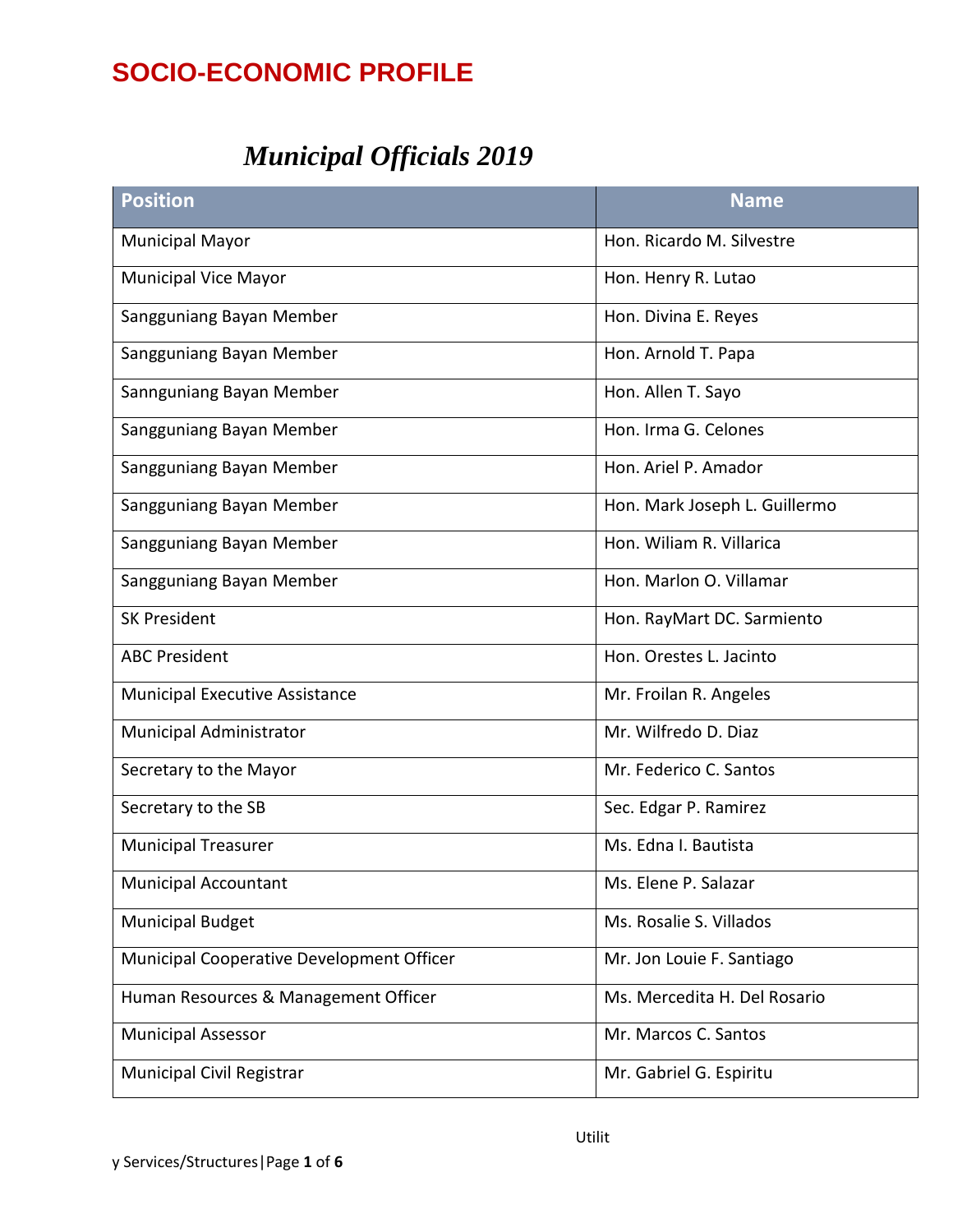| Municipal Planning & Development Coordinator        | Mr. Rogelio C. Pascual         |
|-----------------------------------------------------|--------------------------------|
| Municipal Business Permit Licensing Officer         | Mr. Martin Armando C. Cruz     |
| Municipal Health Officer                            | Dra. Cecilia F. Maramba        |
| <b>Municipal Sanitary Inspector</b>                 | Ms. Evelyn N. San Miguel       |
| Municipal Social Welfare & Development Officer      | Ms. Ruth V. Ramos              |
| <b>Municipal Nutrition Officer</b>                  | Ms. Charito G. Layug           |
| <b>Municipal Population Officer</b>                 | Ms. Edelmira G. Raymundo       |
| <b>Municipal Agriculturist</b>                      | Mr. Hilario L. Francisco       |
| <b>Municipal Engineer</b>                           | Engr. Magtanggol C. San Miguel |
| Municipal Judge                                     | Hon. Felino Z. Elefante        |
| Prosecutor                                          | Hon. Frederick A. Malapit      |
| <b>Municipal Chief of Police</b>                    | PLTC. Amado Mendoza Jr.        |
| Municipal Legal Officer                             | Hon. Edward Pacis              |
| Municipal Local Government Operation Officer (DILG) | Mr. Ismael B. Santiago         |
| Revenue Collection Officer (BIR)                    | Mr. Norberto P. Bautista       |
| Election Officer III (Comelec)                      | Atty. Elmo T. Duque (OIC)      |
| Chief Officer (BFP)                                 | SNSP/ Jacky L. Ngina           |
| Officer-in charge (NBI)                             | Ms. Yesa N. Valdez             |
| Post Master                                         | Mr. Benjamin M. Nicolas        |
| Bureau on Jail management & Penology (BJMP)         | Insp. Delight S. Mamilig       |
| <b>Municipal Dentist</b>                            | Dra. Carmina S. Trinidad       |
| <b>School Administrator</b>                         |                                |
| Pambayang Dalubhasaan ng Marilao (PDM)              | Ms. Dolores DC. Cajucom        |
| <b>Municipal Architect</b>                          | Arch. Ardel J. Santos          |
| Labor Employment Officer III (PESO)                 | Ms. Miriam V. Balboa           |
| Market master                                       | Mr. Ramon DJ. Rafols Jr.       |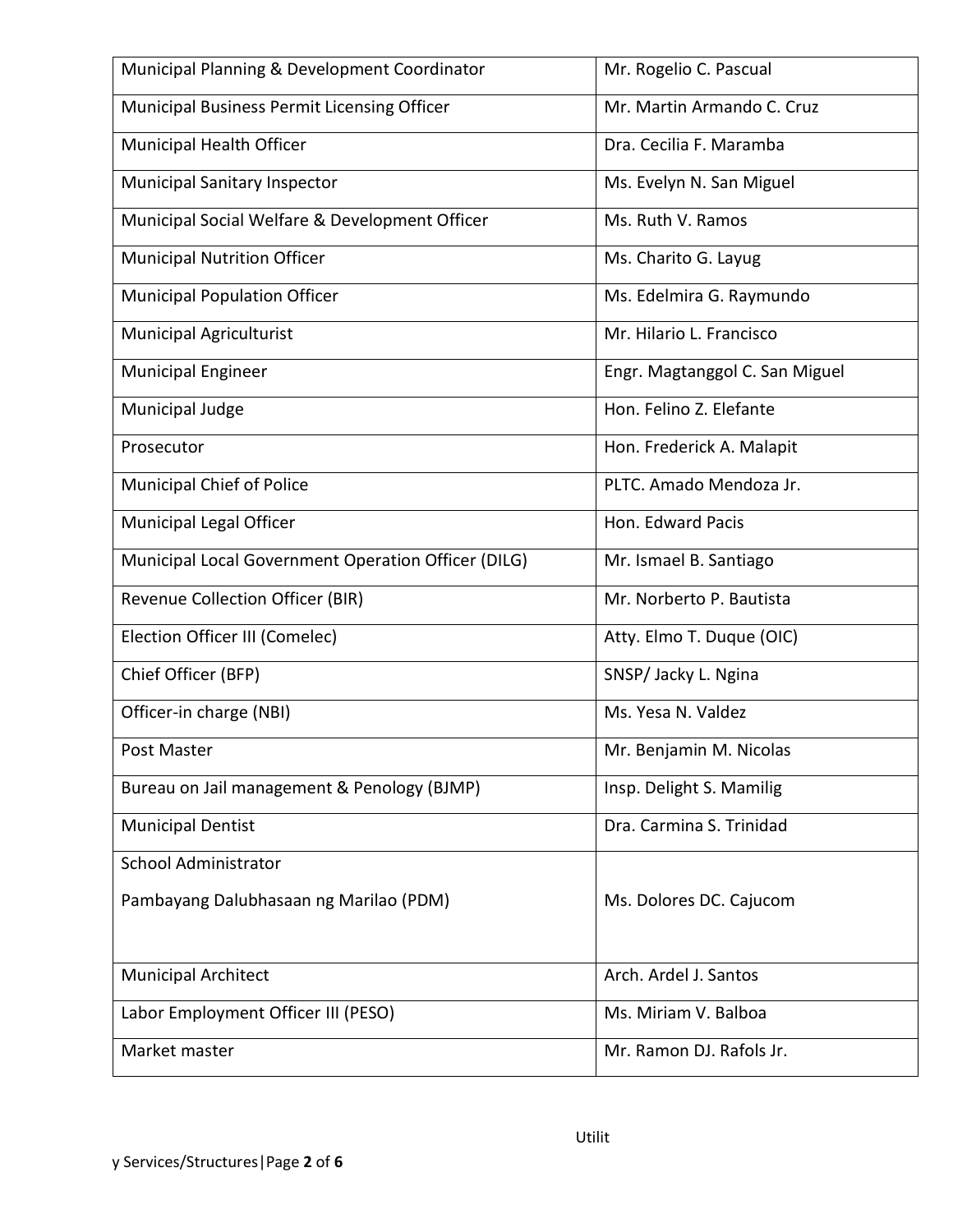| General Service Office (GSO/MENRO)                     | Mr. Reynaldo S. Buenaventura   |
|--------------------------------------------------------|--------------------------------|
|                                                        |                                |
| Office of the Senior Citizen Affairs                   | Ms. Melba C. Andaya            |
|                                                        |                                |
| Municipal Disaster & Risk Reduction Management Council | Ms. Dorothy B. Bonifacio (OIC) |
| Municipal Museum & Tourisms Officer                    | Mr. Ricardo S. Manalo          |
|                                                        |                                |
| <b>Municipal Ecology Center</b>                        | Mr. Bernabe Rivero Jr.         |
|                                                        |                                |
| <b>Municipal Public Information</b>                    | Mr. Rhyan D. Delos Reyes       |
|                                                        |                                |
| Municipal Information Technology System                | Ms. Karen D. Vicente           |
|                                                        |                                |
| Gilas Sigla                                            | Mr. Allan S. Arcega            |
|                                                        |                                |
| Batang Marilenyo Coordinating Center (BMCC)            | Ms. Editha Lucio (OIC)         |
|                                                        |                                |

# *Barangay Officials*

| vv              |                                 |                  |                        |
|-----------------|---------------------------------|------------------|------------------------|
| <b>Barangay</b> | <b>Punong Barangay</b>          | <b>Land Area</b> | <b>Contact Numbers</b> |
| Abangan Norte   | Capt. Isidro Visto              | 59.16            | 248-3289               |
| Abangan Sur     | Capt. Lay Cate C. Pabale        | 667.07           | 248-8615               |
| Ibayo           | Capt. Joey P. Amador            | 81.83            | 228-2928               |
| Lambakin        | Capt. Guillermo Paraoan Jr.     | 272.80           | 0910-3787576           |
| Lias            | Capt. Ronaldo Marcelo           | 98.81            | 238-5427               |
| Loma De Gato    | Capt. Ma. Lourdes I. San Andres | 790.40           | 815-7044               |
| Nagbalon        | Capt. Adrian Espiritu           | 291.40           | 248-7937               |
| Patubig         | Capt. Orestes L. Jacinto        | 190.80           | 0917-4195120           |
| Poblacion I     | Capt. Rodrigo C. San Juan       | 39.19            | 248-8558               |
| Poblacion II    | Capt. Ireneo V. Batongbacal     | 40.44            | 322-2873               |
| Prenza I        | Capt. Bayani P. Clemente        | 211.40           | 248-3151               |
| Prenza II       | Capt. Kristoffer M. Nieto       | 112.40           | 720-5021               |
| Sta. Rosa I     | Capt. Kennenth C. Delos Reyes   | 105.30           | 720-5062               |
| Sta. Rosa II    | Capt. Melvin Guillermo          | 196.00           | 248-7818               |
| Saog            | Capt. Segundo R. Angeles        | 104.70           | 248-7997               |
| Tabing-Ilog     | Capt. Felicito D. Celones       | 112.30           | 248-8595               |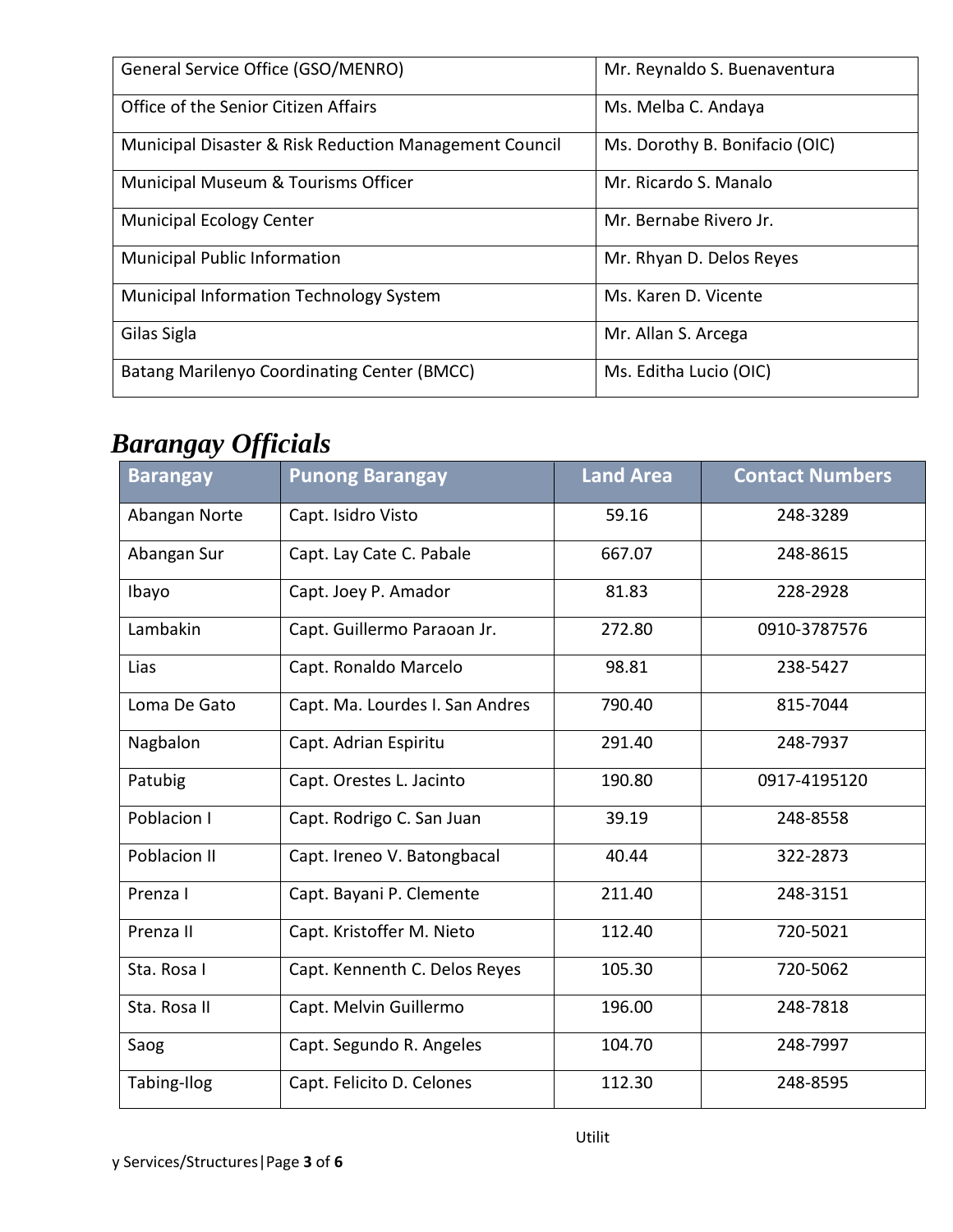| <b>Total Area</b> | $227A$<br>537 S<br>$ -$ |  |
|-------------------|-------------------------|--|
|                   |                         |  |

**Data Source: DILG Office 2019**

# *Organization/Staffing Patterns*

| <b>Municipality</b><br>of Marilao | Permanent<br><b>Employees</b> | Temporary | Co-<br><b>Terminus</b> | <b>Elected</b> | Casual | Job<br>Order | Contractual | Contract<br>оf<br><b>Services</b> | <b>Others</b><br>(PDM<br>Faculty) |
|-----------------------------------|-------------------------------|-----------|------------------------|----------------|--------|--------------|-------------|-----------------------------------|-----------------------------------|
| 2019                              | 556                           |           | 5                      | 12             | 44     | 171          | 0           | 19                                | 32                                |

**Data Source: HR Office 2019**

# *Physical/Geographic Profile*

| <b>Municipality</b><br>of Marilao<br>(As of) | Total<br>Land<br>Area<br>(Ha) | -<br>σ<br>Ŧ.<br>မီ<br>$\cdot$<br><b>i</b><br>قع | 은.<br>$\overline{\mathbf{u}}$<br>ω<br>u | Ē.<br>ঢ<br>о | ᠭᢐ<br>৯ | $\bar{\mathbf{e}}$<br>$\circ$<br>÷<br>Institu | est<br>ಕೆ<br>►<br>ō<br>ᢐ<br>ட | ces<br>န<br>௨<br>ᠭᠤ<br>$\circ$<br>ஃ | $\overline{\mathbf{a}}$ | s<br>ъ<br>쭌 |
|----------------------------------------------|-------------------------------|-------------------------------------------------|-----------------------------------------|--------------|---------|-----------------------------------------------|-------------------------------|-------------------------------------|-------------------------|-------------|
| 2019                                         | 3374                          | 1,043.87                                        | 27.95                                   | 202.63       | 299.90  | 16.24                                         | n/a                           | 842.21                              | 2.89                    | 686.50      |

**Data Source: CLUP**

# *Fiscal Matters*

#### **Revenues**

| Year | <b>Source</b> | Amount (PhP) |
|------|---------------|--------------|
| 2019 | IRA           | 401,742,581  |

#### **Expenditures**

| Year | <b>Description</b> | Amount (PhP)   |
|------|--------------------|----------------|
| 2019 | Local Sources      | 681,179,963.43 |

**Data Source: Accounting Office**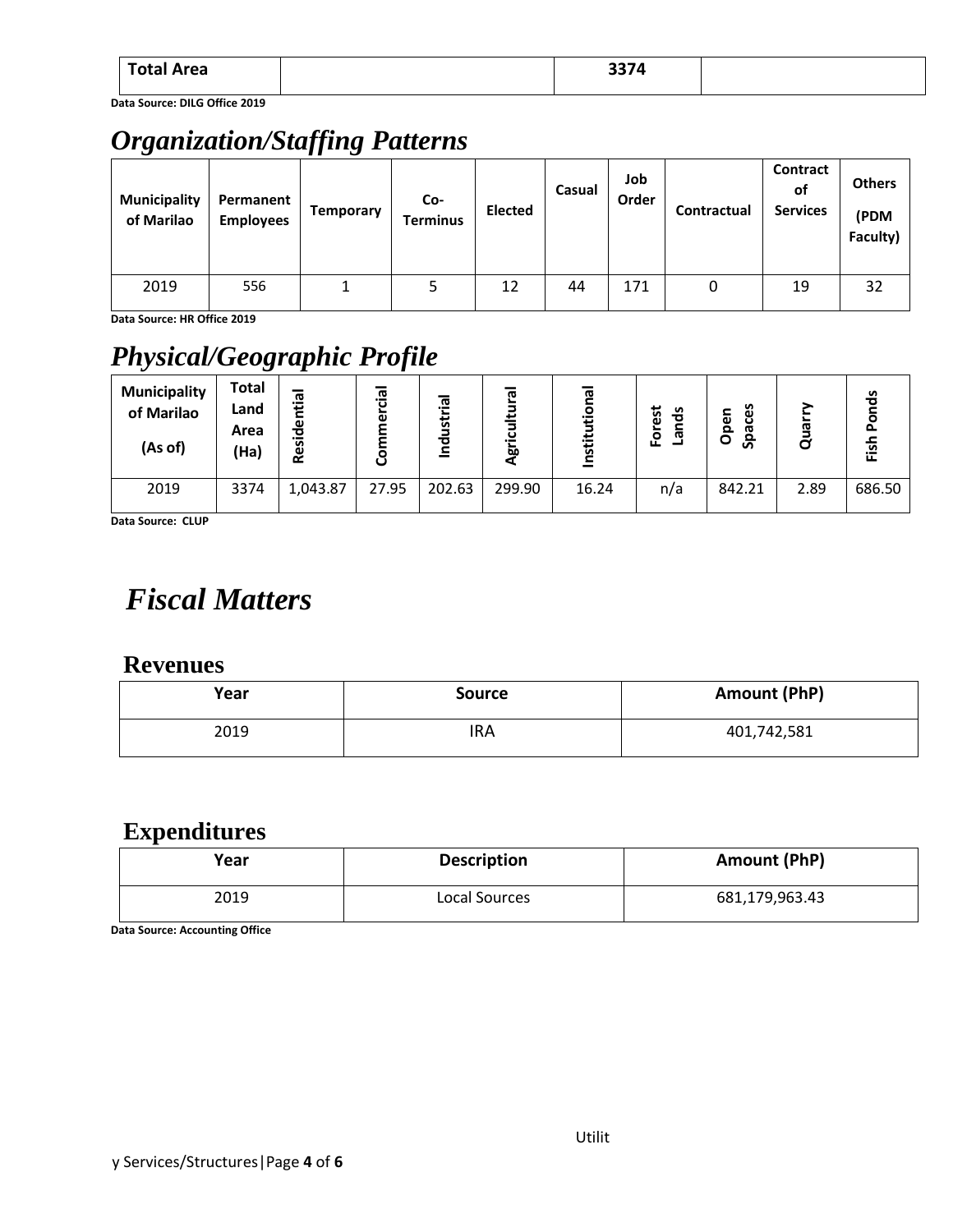### *Demography* **Total Population and Households by Barangay**

|                    | 2017 no. of       | 2018 no. of       | 2019 no. of       | 2017 no. of      | 2018 no. of      | 2019 no. of      |
|--------------------|-------------------|-------------------|-------------------|------------------|------------------|------------------|
| <b>Barangay</b>    | <b>Population</b> | <b>Population</b> | <b>Population</b> | <b>Household</b> | <b>Household</b> | <b>Household</b> |
| Abangan Norte      | 10,601            | 10,704            | 10807             | 2,426            | 2,279            | 2306             |
| Abangan Sur        | 15,006            | 15,078            | 15343             | 2,916            | 2,865            | 2891             |
| Ibayo              | 9,765             | 9,938             | 8227              | 1,996            | 1,743            | 1766             |
| Lambakin           | 50,265            | 51,149            | 55824             | 10,566           | 11,136           | 11241            |
| Lias               | 16,096            | 15,106            | 16127             | 3,748            | 3,634            | 3688             |
| Loma De Gato       | 47,425            | 47,878            | 49189             | 9,326            | 11,127           | 11221            |
| Nagbalon           | 4,483             | 4,494             | 4557              | 988              | 965              | 974              |
| Patubig            | 7,943             | 8,145             | 8515              | 1,875            | 2,044            | 2079             |
| Poblacion I        | 1,927             | 2,007             | 2006              | 478              | 411              | 422              |
| Poblacion II       | 5,908             | 5,952             | 5746              | 1,183            | 1,380            | 1397             |
| Prenza I           | 7,459             | 7,879             | 8039              | 16,685           | 1,774            | 1805             |
| Prenza II          | 10,611            | 10,836            | 12372             | 2,324            | 2,862            | 2897             |
| Saog               | 12,760            | 13,009            | 15852             | 3,091            | 2,941            | 2999             |
| Sta. Rosa I        | 12,356            | 12,787            | 13271             | 2,511            | 2,819            | 2849             |
| Sta. Rosa II       | 10,935            | 10,997            | 11665             | 2,528            | 2,761            | 2799             |
| <b>Tabing Ilog</b> | 7,562             | 7,722             | 7507              | 1,676            | 1,719            | 1744             |
| <b>Total</b>       | 231,102           | 233,681           | 24,5047           | 49,317           | 52,460           | 53,078           |

**Data Source: Population Office 2019**